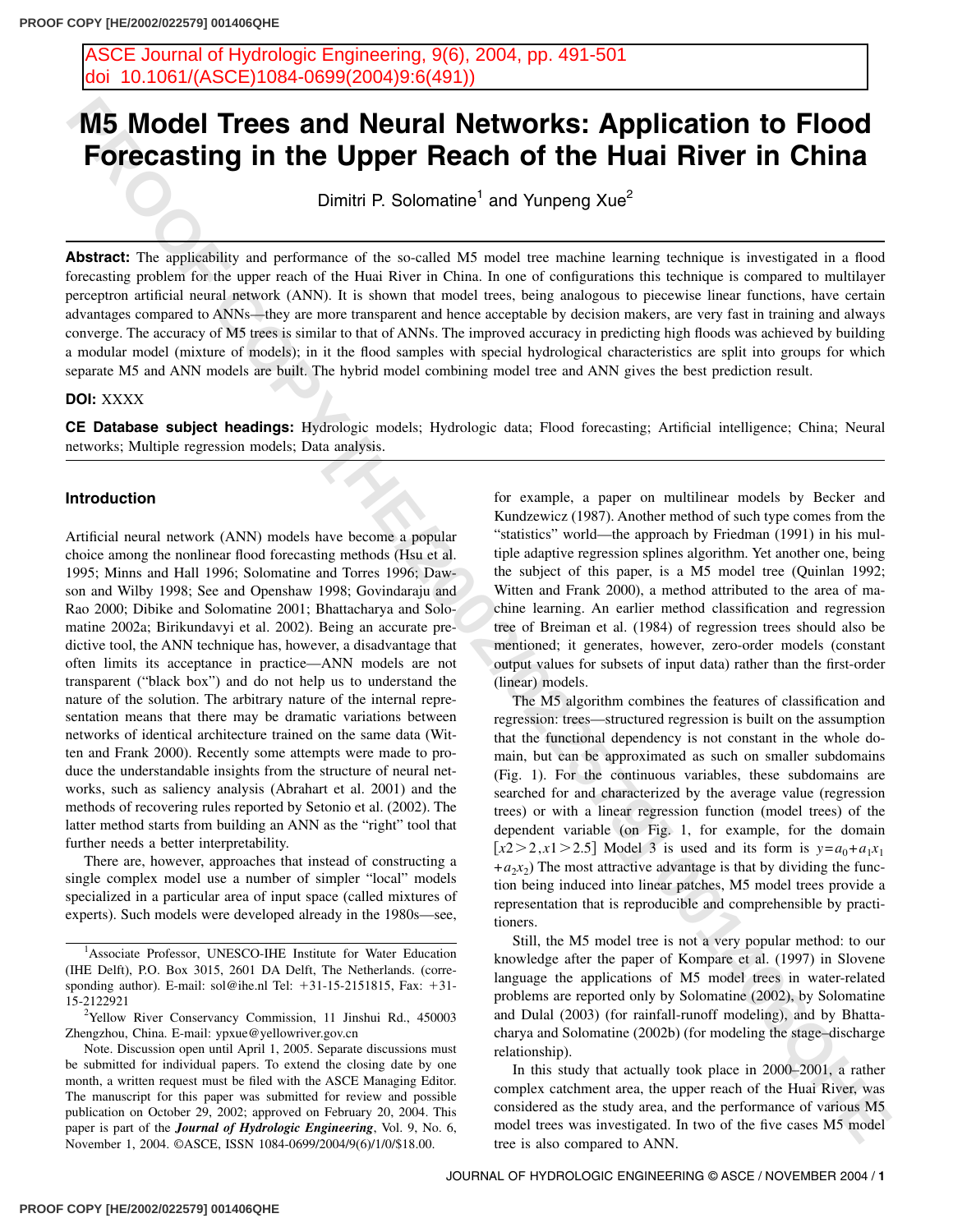

**Fig. 1.** Example of M5 model tree. Models 1–6 are linear regression models

# **Introduction to M5 Model Trees and Artificial Neural Network**

## *M5 Model Trees*

The M5 model tree algorithm was originally developed by Quinlan (1992); we used the software implementing its variation M5' provided by Witten and Frank (2000). Model trees combine a conventional decision tree with the possibility of generating linear regression functions at the leaves. This representation is relatively perspicuous because the decision structure is clear and the regression functions do not normally involve many variables. The M5 tree is a piecewise linear model, so it takes an intermediate position between the linear models as ARIMA and truly nonlinear models as ANNs.

The construction of a model tree is similar to that of decision trees. Fig. 1(a) illustrates how the splitting of space is done. First, the initial tree is built and then the initial tree is pruned (reduced) to overcome the overfitting problem (that is a problem when a model is very accurate on the training data set and fails on the test set). Finally, the smoothing process is employed to compensate for the sharp discontinuities between adjacent linear models at the leaves of the pruned tree (this operation is not needed in building the decision tree).

#### **Building Model Trees**

Different decision tree inductive algorithms used to solve classification problems employ the divide-and-conquer approach. First, an attribute is selected to be placed at the root node and one branch is made for each possible value; then the example set is split up into subsets; one for every value of the attribute. Now the process can be repeated recursively for each branch using only those samples that actually reach the branch. If at any time all samples at a node have the same classification, the development of that part of the tree is stopped. The attribute, which is chosen to be used for a split for a given set of samples, can be determined by certain statistical property called a splitting criterion. For decision trees the splitting is based on trying to minimize the entropy in the resulting subsets; in other words, trying to filter as many samples from the same class into one subset as possible.

The M5 model tree is a numerical prediction algorithm and its splitting criterion is based on the standard deviation of the values in the subset *T* of the training data that reaches a particular node (which is an analogue of entropy). It is used as a measure of the error at that node, and the attribute that maximizes the expected error reduction is chosen for splitting at the node. Accordingly, on Fig. 1 the attribute  $X_2$  is selected for the root node with the split value 2.0.

The splitting process terminates when the output values of the samples that reach a node vary slightly, that is, when their standard deviation is just a small fraction (say, less than 5%) of the standard deviation of the original sample set. Splitting also terminates when just a few samples remain in a subset. The linear regression models are then built for each subset of samples associated with the terminating (leaf) nodes.

## **Pruning and Smoothing Model Trees**

*Pruning* If a generated tree has too many leaves, it may be "too accurate" and hence overfit and be a poor generalizer. It is possible to make a tree more robust by simplifying it, i.e., by *pruning*, that is by merging some of the lower subtrees into one node.

*Smoothing* This process is used to compensate for the sharp discontinuities that will inevitably occur between adjacent linear models at the leaves of the pruned trees. This is a particular problem for models constructed from a small number of training samples. Smoothing can be accomplished by producing linear models for each internal node, as well as for the leaves at the time the tree is built. Experiments show that smoothing substantially increases the accuracy of prediction.

Fig. 4(c) presents a tree combining seven linear regression models at the leaves. In parenthesis, the first number is the number of samples in the subset sorted to this leave and the second

**2** / JOURNAL OF HYDROLOGIC ENGINEERING © ASCE / NOVEMBER 2004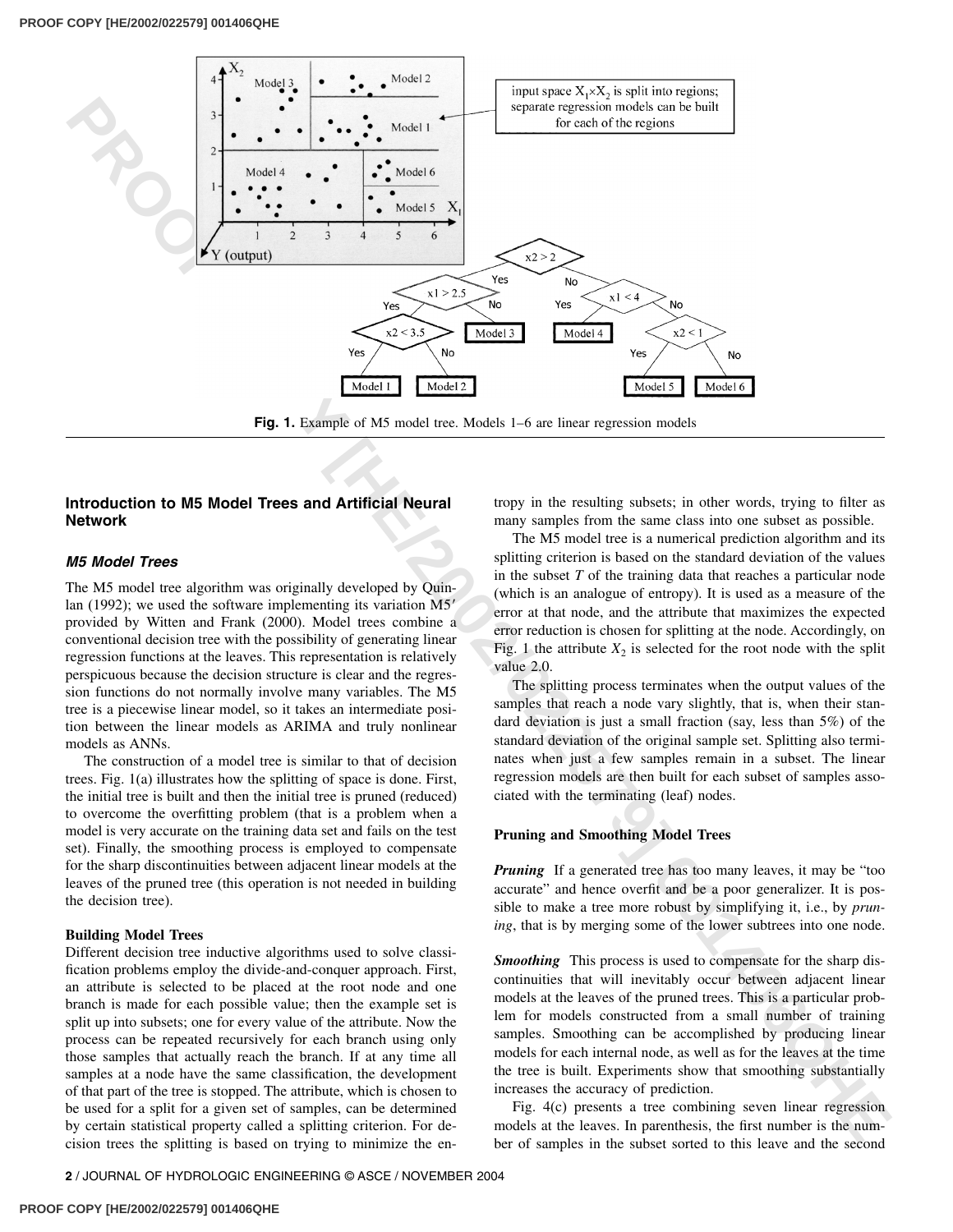

**Fig. 2.** Sketch map of study area of Huai River (I,II,III,IV,V repre-

one—root mean squared error (RMSE) of the corresponding linear model divided by the standard deviation of the samples subset for which it is built (expressed in percent).

#### *Artificial Neural Networks*

The ANN is a powerful machine learning method widely used in the problems of numerical prediction and classification. A network is made up of a number of interconnected nodes (processing elements), arranged into three basic layers: input, hidden, and output. The links represent weighted connections between the nodes. A processing element simply multiplies input by a set of weights, and linearly or nonlinearly transforms the result into an output value. By adapting its weights, the neural network works towards generating an output that would be close to the measured (target) output. There is a similarity between ANN and multiple nonlinear regression where coefficients are found as a result of solving an optimization problem. The detailed coverage of ANN can be easily found in many books (e.g., Haykin 1999). The references given in "Introduction" refer to the application of ANN in hydrology especially in rainfall-runoff modeling. A three-layer feed forward multilayer perceptron (MLP) ANN based on the back propagation algorithm is a popular choice in the fields of hydrology in general and runoff analysis in particular.

#### **Study Area**

The Huai River is one of the seven largest rivers in China, and also the one that is frequently threatened by floods approximately once every 5 years, sometimes leading to catastrophes like in 1931 when 75,000 people lost their lives. In order to protect the densely populated areas and the property in the flat flood plain many flood detention and diversion areas have to be built along the river dike to store the excess water. The situation is complicated by the fact that there are about 180,000 people living



sent five subcatchment areas) **Fig. 3.** Performance of M5 model using full-year data in (a) training (fragment) and (b) testing (fragment)

in the flood detention and diversion areas, thus accurate flood forecasting is critical for flood management and optimal control of the flood control projects.

The Xixian subcatchment with the drainage area of  $10,190 \text{ km}^2$  is located in the upper reach of the Huai River and is characterized by frequent storms with the highest annual rainfall reaching 1,500 mm. It is a major flood source in Huai River basin. Most of the area is mountainous with the highest peak reaching 1,140 m. The river system and the distribution of the monitoring stations is shown in Fig. 2. The discharge of the main trunk is monitored along the river at three hydrological stations, which are denoted as *QC*,*QD*,*QX*; the *QX* station (Xixian) is the downstream station. There are nine tributaries that flow into the main trunk of the Huai River but only the two main tributaries, namely, Shihe River *(QN)* and Zhugan River *(QZ)* are gaged. Thus the data of the 17 rainfall stations and three evaporation stations in this area can be used for flood forecasting. Since the land use has not significantly changed after the construction of the reservoir on the Shihe River at the end of the 1950s, there is a possibility to apply data-driven modeling to flood forecasting.

Rainfall in the Huai River region is uneven in time and distribution, and also varies from season to season and from year to year. The flood season of the Huai River is from May to October, and the precipitation events during the flood season according to their cause can be classified as low pressure troughs, or as cyclones. Rainfall due to the low pressure troughs covers large areas and has a long duration and amount, which leads to a long duration of flood. On the other hand, the rainfall due to cyclones usually has higher intensities, shorter durations, and is lower compared with the former, and this leads to floods with high peak and short duration. The discharges of Huai River and the tributaries are normally relatively low and even nearly dry out in the dry season; the flood peak is, however, relatively large, reaching 50– 100 times its mean discharge. Due to the regulation of the Nanwan Reservoir, the maximum discharge *(QN)* of the Shihe River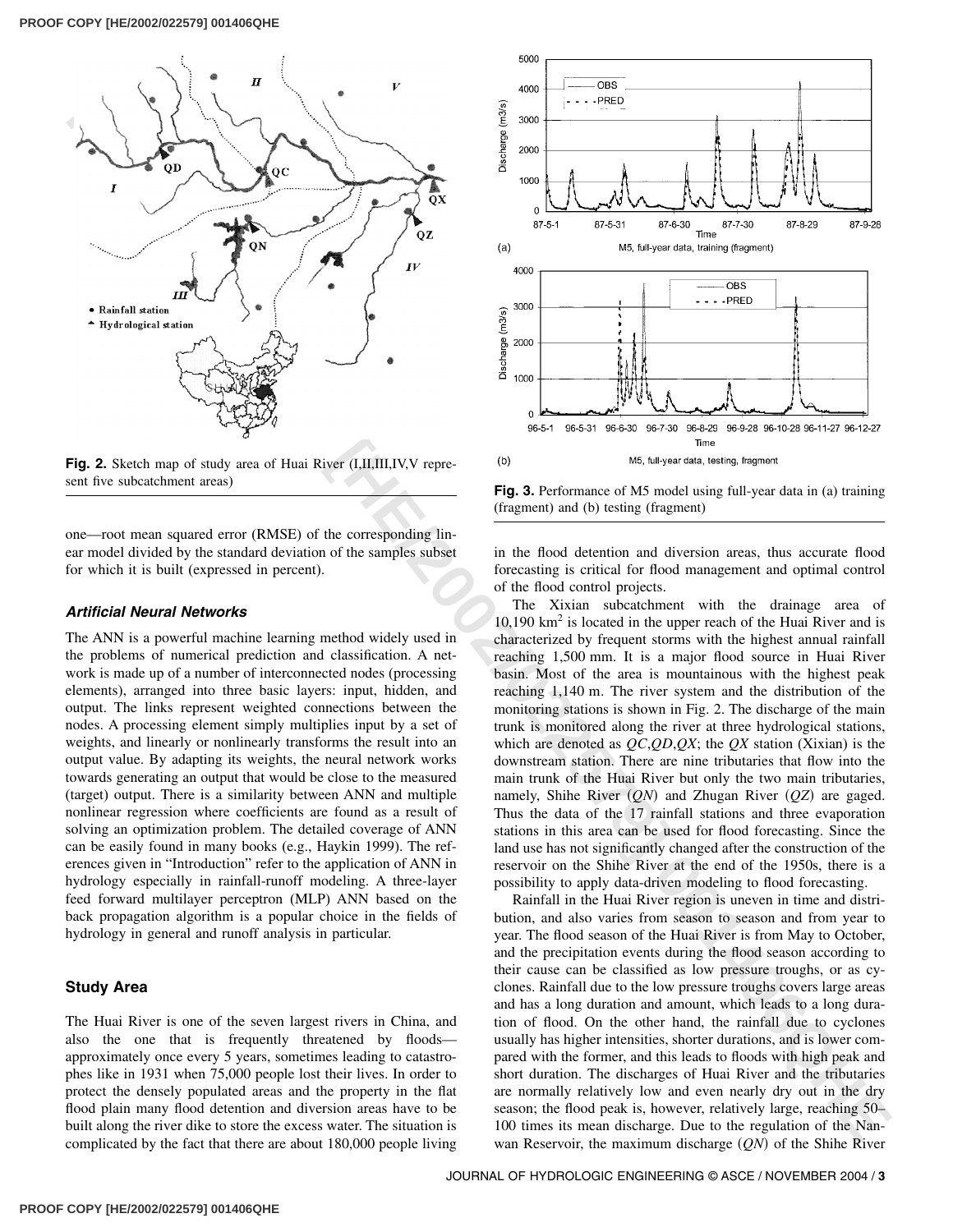is relatively low (only  $415 \text{ m}^3/\text{s}$ ), which does not have much impact on the peaks downstream at Xixian *QX*.

# **Objective and Methodology**

In flood control practice of Huai River the traditional hydrological methods (unit hydrograph and gage to gage correlation method) are the main flood forecasting methods. They are complemented by the real time adjustment by experts, in which the prediction accuracy relies mainly on and is limited to the expert's experience. The forecasting performance of the Xinanjiang model (Zhao and Liu 1995), a semidistributed conceptual rainfall-runoff model widely used in China, is not always adequate due to the limitation or the unavailability of the input data and the difficulties of calibration.

The main objective of this study was to build a model for predicting the flood discharge of the Xixian station 1 day ahead  $(QX_{t+1})$  using machine learning methods based on the known hydrological system data (e.g., discharge, rainfall, and evaporation ) on the current day and the days before. Another objective was to investigate the applicability of the M5 model tree method and to compare it, at least on some data sets, to ANN. The possibilities of combining M5 and ANN in a hybrid model were also seen as one of the items of interest.

## **Identification of Data Sets and Variables**

There was 21 years of time series data available: (1) The daily discharge time series of 21 years (1976–1996), discharges of the Zhugan River were, however, only for the period of 10 years (1987–1996) (denoted as QZ); (2) the daily rainfall data time series of 21 years (1976–1996) from 17 stations; and (3) the daily evaporation data time series of 14 years (1976–1989) at three stations. The time series of 1976–1989 was used as a training data set, and the remaining data (1990–1996) was used for testing and cross validation. The training set was constructed in such a way that it would cover both low and high flow conditions and include both the maximum and minimum values of discharge.

Any modeling exercise requires accurate identification of input and systems variables, in this case the physical process of rainfallrunoff yield and runoff routing. All the relevant system state parameters should be considered, such as rainfall, evaporation, soil characteristics, upstream discharges at the main trunk, and tributaries. However, due to the data limitations, only the rainfall and discharge data at the main trunk are used to predict the downstream discharge. The reason is that the evaporation data series (14 years) is shorter than the others (21 years), and the discharge of the tributary Zhugan River (QZ) was recorded only for 10 years. In order to reduce the number of input variables the areal average rainfall calculated by the Thiessen method was used instead of the 17 distributed rainfall data sources.

Traditional (physically based) approaches to hydrological modeling require identification of the various types of the rainfallrunoff generation, baseflow separation techniques, etc. However, the data-driven models which work with the total rainfalls and total flows do not require this information. The rainfall losses could be taken into account by assuming that the daily rainfall data can express the rainfall intensity and the moving average of rainfall (the antecedent rainfall) can implicitly express the soil moisture content.

Taking into account the time lags for the input variables is the

**4** / JOURNAL OF HYDROLOGIC ENGINEERING © ASCE / NOVEMBER 2004

way to bring the catchment characteristics into a data-driven model. This was done by analyzing the physical properties of the catchment, data analysis, and transformation, and the correlation analysis. The daily areal average rainfall (Pa), moving average of areal average daily rainfall (PaMov), and discharges of predicted station  $(QX)$  and upstream station  $(QC)$  with different corresponding time lags were used as input variables. Different models required different lags. It was found that the 4 day moving average of the area rainfall with 1 day time lag  $(PaMov4<sub>t</sub>)$  has the maximum correlation coefficient with the predicted discharge  $QX_{t+1}$ . For the flood season data the mostly correlated variable is the 2 day moving average of area rainfall with 1 day time lag (PaMov2<sub>t</sub>). In various modeling experiments different combinations of variables were used.

## **Experiments and Results**

In total ten models were built that can be classified into five different types: full-year global (overall) model, high flows global model, flood season global model, flood season modular model, flood season hybrid model, and flood season subarea rainfall model. In two cases both the M5 model tree and ANN model were built and compared using the same input and output variables, and each experiment was designed after the analysis of the results of previous ones. In some cases the results were compared to the naïve ("no-change") model (that is the model  $QX_{t+1} = QX_t$ , and the three-point linear regression model  $QX_{t+1} = a_0 + a_1 QX_t$  $+a_2QX_{t-1}+a_3QX_{t-2}.$ 

**Objective and Methodology**<br> **Conservation and some absorption and some absorption and some absorption and some absorption and methodology in<br>
and some absorption and the same of the same of the same method in the same me** Training (calibration) of every model was done using the training data set—for example, for the global model it consisted of 5,109 samples, each characterized by 11 measurements of the present and past rainfalls and discharges or their moving averages (considered as input model variables) and one output variable  $QX_{t+1}$ . The trained model was tested on another data set (for the global model—2,565 samples). In both training and testing the trained model was run to make the prediction of discharge *QX* for one time step (1 day) for each of the samples separately, and then the corresponding hydrographs were plotted and the overall model errors calculated. The plots and errors for most of the models built together with the analysis of the results are presented below.

## *Full-Year Global (Overall) Model*

First, the whole set of continuous 21 year data set was used, so the model was called a full-year global model. After a number of experiments aimed at finding the relevant inputs the following 11 input variables were selected:

- 1. three precipitation values for the current day and the previous 2 days (Pa<sub>t</sub>, Pa<sub>t−1</sub>, Pa<sub>t−3</sub>);
- 2. 4 day precipitation moving averages calculated for the current and the previous day (PaMov4<sub>*t*</sub>,PaMov4<sub>*t*-1</sub>);
- 3. three values of the upstream discharge for the current and of the previous 2 days  $(QC_t, QC_{t-1}, QC_{t-2});$  and
- 4. discharge downstream for the current and of the previous 2 days  $(QX_t, QX_{t-1}, QX_{t-2})$ .

The M5 model tree with 35 leaf nodes was generated, each leaf node corresponding to a linear equation predicting the discharge of the target station (it is not shown due to its large size). The nodal splitting rules indicate the rainfall and flow condition associated with the predicted discharge, and this gives an indication of the catchment hydrological characteristics. The topmost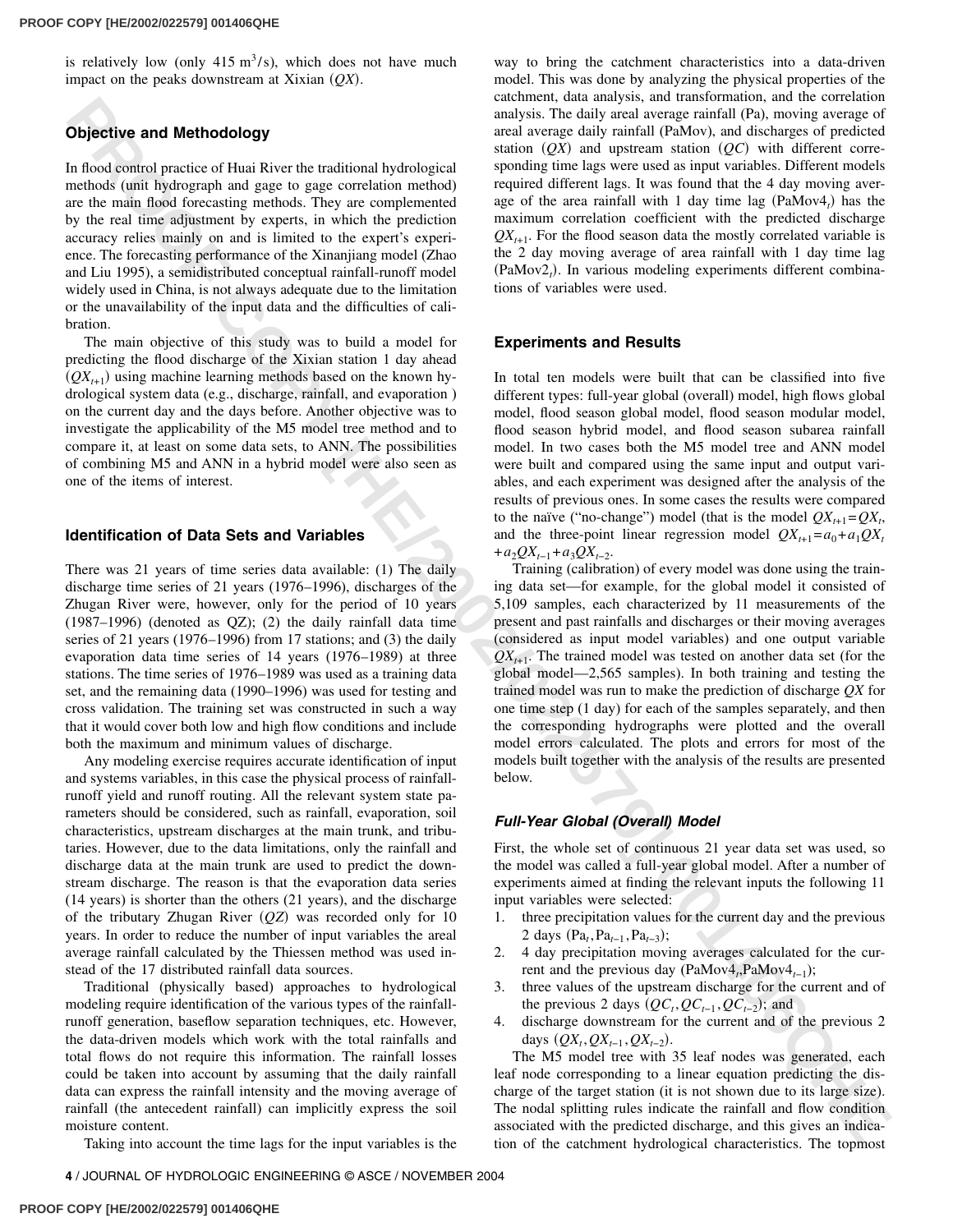**Table 1.** Comparison of Artificial Neural Network and M5 Model Trees Prediction Results (Full Year and Flood Season)

| Performance                                                                                                                                                                                                                                                                                                                                                                                                                                                                                                                                                                                                                                                                                                                                                                                                                                                                                                                                                                                                                                                                                                                                                                                                                                                                                                                               | Full-year<br>M5<br>training | Full-year<br>M <sub>5</sub><br>testing | Full-year<br>naïve,<br>testing | Full-year<br>linear,<br>testing | FS-M5<br>training                                                                                                                                                                          | FS-M5<br>testing | <b>FS-ANN</b><br>training | <b>FS-ANN</b><br>cross-valid                                                                                                                                                                                                                                                                                                                                                                                                                                                                                                                                                                                                                                                                                                                                                                                                                                                                                                                                                                                                                                                                                                                                                                                                                                                                                                                                                                                                                                                                                                                                            | <b>FS-ANN</b><br>testing |
|-------------------------------------------------------------------------------------------------------------------------------------------------------------------------------------------------------------------------------------------------------------------------------------------------------------------------------------------------------------------------------------------------------------------------------------------------------------------------------------------------------------------------------------------------------------------------------------------------------------------------------------------------------------------------------------------------------------------------------------------------------------------------------------------------------------------------------------------------------------------------------------------------------------------------------------------------------------------------------------------------------------------------------------------------------------------------------------------------------------------------------------------------------------------------------------------------------------------------------------------------------------------------------------------------------------------------------------------|-----------------------------|----------------------------------------|--------------------------------|---------------------------------|--------------------------------------------------------------------------------------------------------------------------------------------------------------------------------------------|------------------|---------------------------|-------------------------------------------------------------------------------------------------------------------------------------------------------------------------------------------------------------------------------------------------------------------------------------------------------------------------------------------------------------------------------------------------------------------------------------------------------------------------------------------------------------------------------------------------------------------------------------------------------------------------------------------------------------------------------------------------------------------------------------------------------------------------------------------------------------------------------------------------------------------------------------------------------------------------------------------------------------------------------------------------------------------------------------------------------------------------------------------------------------------------------------------------------------------------------------------------------------------------------------------------------------------------------------------------------------------------------------------------------------------------------------------------------------------------------------------------------------------------------------------------------------------------------------------------------------------------|--------------------------|
| Years                                                                                                                                                                                                                                                                                                                                                                                                                                                                                                                                                                                                                                                                                                                                                                                                                                                                                                                                                                                                                                                                                                                                                                                                                                                                                                                                     | $76 - 79$                   | $90 - 96$                              | $90 - 96$                      | $90 - 96$                       | $76 - 89$                                                                                                                                                                                  | $90 - 96$        | $76 - 89$                 | $90 - 93$                                                                                                                                                                                                                                                                                                                                                                                                                                                                                                                                                                                                                                                                                                                                                                                                                                                                                                                                                                                                                                                                                                                                                                                                                                                                                                                                                                                                                                                                                                                                                               | 94-96                    |
| Number of equations<br>in M5 or hidden<br>nodes in ANN                                                                                                                                                                                                                                                                                                                                                                                                                                                                                                                                                                                                                                                                                                                                                                                                                                                                                                                                                                                                                                                                                                                                                                                                                                                                                    | 35                          | 35                                     | n/a                            | n/a                             | 7                                                                                                                                                                                          | 7                | 8                         | 8                                                                                                                                                                                                                                                                                                                                                                                                                                                                                                                                                                                                                                                                                                                                                                                                                                                                                                                                                                                                                                                                                                                                                                                                                                                                                                                                                                                                                                                                                                                                                                       | 8                        |
| Number of samples                                                                                                                                                                                                                                                                                                                                                                                                                                                                                                                                                                                                                                                                                                                                                                                                                                                                                                                                                                                                                                                                                                                                                                                                                                                                                                                         | 5,109                       | 2,565                                  | 2,565                          | 2,565                           | 2,625                                                                                                                                                                                      | 1,525            | 2,625                     | 653                                                                                                                                                                                                                                                                                                                                                                                                                                                                                                                                                                                                                                                                                                                                                                                                                                                                                                                                                                                                                                                                                                                                                                                                                                                                                                                                                                                                                                                                                                                                                                     | 872                      |
| Root mean square error                                                                                                                                                                                                                                                                                                                                                                                                                                                                                                                                                                                                                                                                                                                                                                                                                                                                                                                                                                                                                                                                                                                                                                                                                                                                                                                    | 69.6                        | 84.5                                   | 183.0                          | 160.0                           | 98                                                                                                                                                                                         | 87               | 100                       | 79                                                                                                                                                                                                                                                                                                                                                                                                                                                                                                                                                                                                                                                                                                                                                                                                                                                                                                                                                                                                                                                                                                                                                                                                                                                                                                                                                                                                                                                                                                                                                                      | 96                       |
| Mean absolute error                                                                                                                                                                                                                                                                                                                                                                                                                                                                                                                                                                                                                                                                                                                                                                                                                                                                                                                                                                                                                                                                                                                                                                                                                                                                                                                       | 18.7                        | 18.9                                   | 37.1                           | 39.9                            | 31.4                                                                                                                                                                                       | 24.2             | 33.0                      | 25.1                                                                                                                                                                                                                                                                                                                                                                                                                                                                                                                                                                                                                                                                                                                                                                                                                                                                                                                                                                                                                                                                                                                                                                                                                                                                                                                                                                                                                                                                                                                                                                    | 24.9                     |
| Maximum absolute error                                                                                                                                                                                                                                                                                                                                                                                                                                                                                                                                                                                                                                                                                                                                                                                                                                                                                                                                                                                                                                                                                                                                                                                                                                                                                                                    | 1,695.5                     | 2,208.3                                | 3,009.0                        | 3,008.2                         | 1,766                                                                                                                                                                                      | 1,651            | 1,498                     | 1,130                                                                                                                                                                                                                                                                                                                                                                                                                                                                                                                                                                                                                                                                                                                                                                                                                                                                                                                                                                                                                                                                                                                                                                                                                                                                                                                                                                                                                                                                                                                                                                   | 1,446                    |
| Correlation coefficient                                                                                                                                                                                                                                                                                                                                                                                                                                                                                                                                                                                                                                                                                                                                                                                                                                                                                                                                                                                                                                                                                                                                                                                                                                                                                                                   | 0.97                        | 0.95                                   | 0.76                           | 0.79                            | 0.97                                                                                                                                                                                       | 0.97             | 0.97                      | 0.98                                                                                                                                                                                                                                                                                                                                                                                                                                                                                                                                                                                                                                                                                                                                                                                                                                                                                                                                                                                                                                                                                                                                                                                                                                                                                                                                                                                                                                                                                                                                                                    | 0.95                     |
| splitting attribute is $QCr$ , the upstream discharge on the current                                                                                                                                                                                                                                                                                                                                                                                                                                                                                                                                                                                                                                                                                                                                                                                                                                                                                                                                                                                                                                                                                                                                                                                                                                                                      |                             |                                        |                                |                                 | <b>Flood Season Global Model</b>                                                                                                                                                           |                  |                           |                                                                                                                                                                                                                                                                                                                                                                                                                                                                                                                                                                                                                                                                                                                                                                                                                                                                                                                                                                                                                                                                                                                                                                                                                                                                                                                                                                                                                                                                                                                                                                         |                          |
| $QX_{t+1}$ . The attributes at lower levels are $QX_t$ , PaMov4, and<br>$PaMov4_{t-1}$ , they also appear in the subbranches frequently. The<br>attributes Pa <sub>t</sub> , Pa <sub>t-1</sub> , Pa <sub>t-2</sub> , and $QC_{t-1}$ are less important and ap-<br>pear only at or near leaf nodes in the trees and are thus indicative<br>of some special situations.<br>As shown in Figs. 3(a and b) and Table 1 the M5 model tree<br>can predict the low flow correctly, but has higher errors in pre-<br>dicting some of the flood peaks: RMSE was $69 \text{ m}^3/\text{s}$ in training<br>and 84 $\mathrm{m}^3$ /s in testing. Nevertheless, the M5 model tree error was<br>54% smaller than that of the naïve "no-change" model and 47%<br>smaller than that of the three-point linear regression model.<br>High error in flood forecasting was attributed to the fact that<br>the number of samples corresponding to high flow was much<br>smaller compared to those of the low flow in the full-year data<br>set. As a result, out of the 35 rules that M5 model generated, there<br>was only one linear model for the samples with $QX_t > 721$ m <sup>3</sup> /s<br>corresponding to the flood situation.<br>Zooming-In: Better Models for Extreme Flows<br>In order to reproduce the extreme-flow situations better, two other |                             |                                        |                                |                                 | lar.<br>software packages were used.                                                                                                                                                       |                  |                           | to October across the 21 years time series, and the 2 day moving<br>average of area rainfall were used instead of the 4 day average<br>(since it has higher correlation with $QX_{t+1}$ ). Correlation analysis<br>led to the selection of 16 input attributes (Pa <sub>t</sub> , Pa <sub>t-1</sub> , Pa <sub>t-2</sub> , Pa <sub>t-3</sub> ,<br>PaMov2 <sub>t</sub> , PaMov2 <sub>t-1</sub> , PaMov2 <sub>t-2</sub> , PaMov2 <sub>t-3</sub> , PaMov2 <sub>t-4</sub> , QC <sub>t</sub> ,<br>$QC_{t-1}$ , $QC_{t-2}$ , $QX_t$ , $QX_{t-1}$ , $QX_{t-2}$ , and $QX_{t-3}$ ). Two versions of<br>model trees were built: with all 16 attributes (the model had 11<br>regression equations) and the simpler version with seven at-<br>tributes (Pa <sub>t</sub> , Pa <sub>t-1</sub> , PaMov2 <sub>t</sub> , PaMov2 <sub>t-1</sub> , QC <sub>t</sub> , QC <sub>t-1</sub> , and QX <sub>t</sub> )<br>and with seven equations. Accuracy of prediction was very simi-<br>An ANN model with the same input and output variables was<br>built as well. The popular three-layer feed forward ANN topology<br>was employed, and the linear activation functions were used in<br>the output layer since they delivered better performance if com-<br>pared to sigmoid or tangent ones. The classical backpropagation<br>training method of ANN was adopted. The Neural Machine (Neu-<br>ral Machine 2003) and NeuroSolutions (NeuroSolutions 2003)<br>The performance of the models is shown in Figs. 4(a and b)<br>and Table 1, and the induced tree on Fig. 4(c). The ANN predic- |                          |
| models were built: one for the selected high flows only (that was<br>filtered by the value of $QX$ ), and the other one for the data col-<br>lected during the flood season (filtered by the time constraints).                                                                                                                                                                                                                                                                                                                                                                                                                                                                                                                                                                                                                                                                                                                                                                                                                                                                                                                                                                                                                                                                                                                           |                             |                                        |                                |                                 | tion overall result is similar to that of the M5 model trees-its<br>RMSE is 10% higher than of M5, mean absolute error (MAE) is<br>the same, and the maximum absolute error (MaxAE) is 12% |                  |                           |                                                                                                                                                                                                                                                                                                                                                                                                                                                                                                                                                                                                                                                                                                                                                                                                                                                                                                                                                                                                                                                                                                                                                                                                                                                                                                                                                                                                                                                                                                                                                                         |                          |
| <b>High-Flows Global Model</b>                                                                                                                                                                                                                                                                                                                                                                                                                                                                                                                                                                                                                                                                                                                                                                                                                                                                                                                                                                                                                                                                                                                                                                                                                                                                                                            |                             |                                        |                                |                                 |                                                                                                                                                                                            |                  |                           | lower. Fig. 4(b) shows that the prediction of high flows by the M5<br>model has improved. However, both M5 and ANN still have a                                                                                                                                                                                                                                                                                                                                                                                                                                                                                                                                                                                                                                                                                                                                                                                                                                                                                                                                                                                                                                                                                                                                                                                                                                                                                                                                                                                                                                         |                          |
| A separate model for the flows $QX_{t+1} > 500$ m <sup>3</sup> /s was set up, with<br>the 234 samples used for training and 80 for testing. The same 11<br>inputs were used and the model tree with 11 equations generated.<br>Most of the equations, however, have rather high error with only<br>one rule with the error smaller than $10\%$ . RMSE was 281 m <sup>3</sup> /s in                                                                                                                                                                                                                                                                                                                                                                                                                                                                                                                                                                                                                                                                                                                                                                                                                                                                                                                                                        |                             |                                        |                                |                                 |                                                                                                                                                                                            |                  |                           | high error in predicting some flood events, and the maximum<br>error occurs during the same flood events. This means that the<br>input data have to be processed more efficiently and some new<br>attributes should be added to improve the prediction accuracy.                                                                                                                                                                                                                                                                                                                                                                                                                                                                                                                                                                                                                                                                                                                                                                                                                                                                                                                                                                                                                                                                                                                                                                                                                                                                                                        |                          |
| training and 411 $\mathrm{m}^3/\mathrm{s}$ in testing.<br>Interestingly, in the nodes corresponding to higher discharge                                                                                                                                                                                                                                                                                                                                                                                                                                                                                                                                                                                                                                                                                                                                                                                                                                                                                                                                                                                                                                                                                                                                                                                                                   |                             |                                        |                                |                                 |                                                                                                                                                                                            |                  |                           | <b>Modular Models (Mixtures of Models): Combining Expert</b>                                                                                                                                                                                                                                                                                                                                                                                                                                                                                                                                                                                                                                                                                                                                                                                                                                                                                                                                                                                                                                                                                                                                                                                                                                                                                                                                                                                                                                                                                                            |                          |
| values, instead of $QX_t$ , the rainfall on the previous day $Pa_{t-1}$ be-<br>gins to appear at top layers of the generated M5 model tree—this<br>means that this attribute became the most important one for pre-<br>dicting the discharge $QX_{t+1}$ . The physical explanation of this fact<br>is that in flood season the rapid increase in discharge occurs after<br>the intensive rainfall $(Pa_{t-1})$ —this is different from low flow con-<br>ditions when there is not much influence of rainfall. So, in spite of<br>the errors, the M5 model has correctly suggested that the flood<br>discharge has characteristics different from those of the low flow:<br>this is consistent with the physics of the hydrological processes.                                                                                                                                                                                                                                                                                                                                                                                                                                                                                                                                                                                             |                             |                                        |                                |                                 | <b>Rules with M5 Trees</b><br>pretable classes.                                                                                                                                            |                  |                           | More accurate analysis of the hydrological processes in the catch-<br>ment and the performed error analysis of the models reported<br>above lead us to a conclusion that the conditions used so far were<br>too superficial and this actually did not allow the data-driven<br>models to classify various flood conditions into physically inter-<br>In order to improve the effectiveness of the predictive model,<br>the expert-generated rules were used to build modular models.<br>The whole flood season data was split into subsets using domain                                                                                                                                                                                                                                                                                                                                                                                                                                                                                                                                                                                                                                                                                                                                                                                                                                                                                                                                                                                                                 |                          |

#### *Zooming-In: Better Models for Extreme Flows*

## **High-Flows Global Model**

## **Flood Season Global Model**

## **Modular Models (Mixtures of Models): Combining Expert Rules with M5 Trees**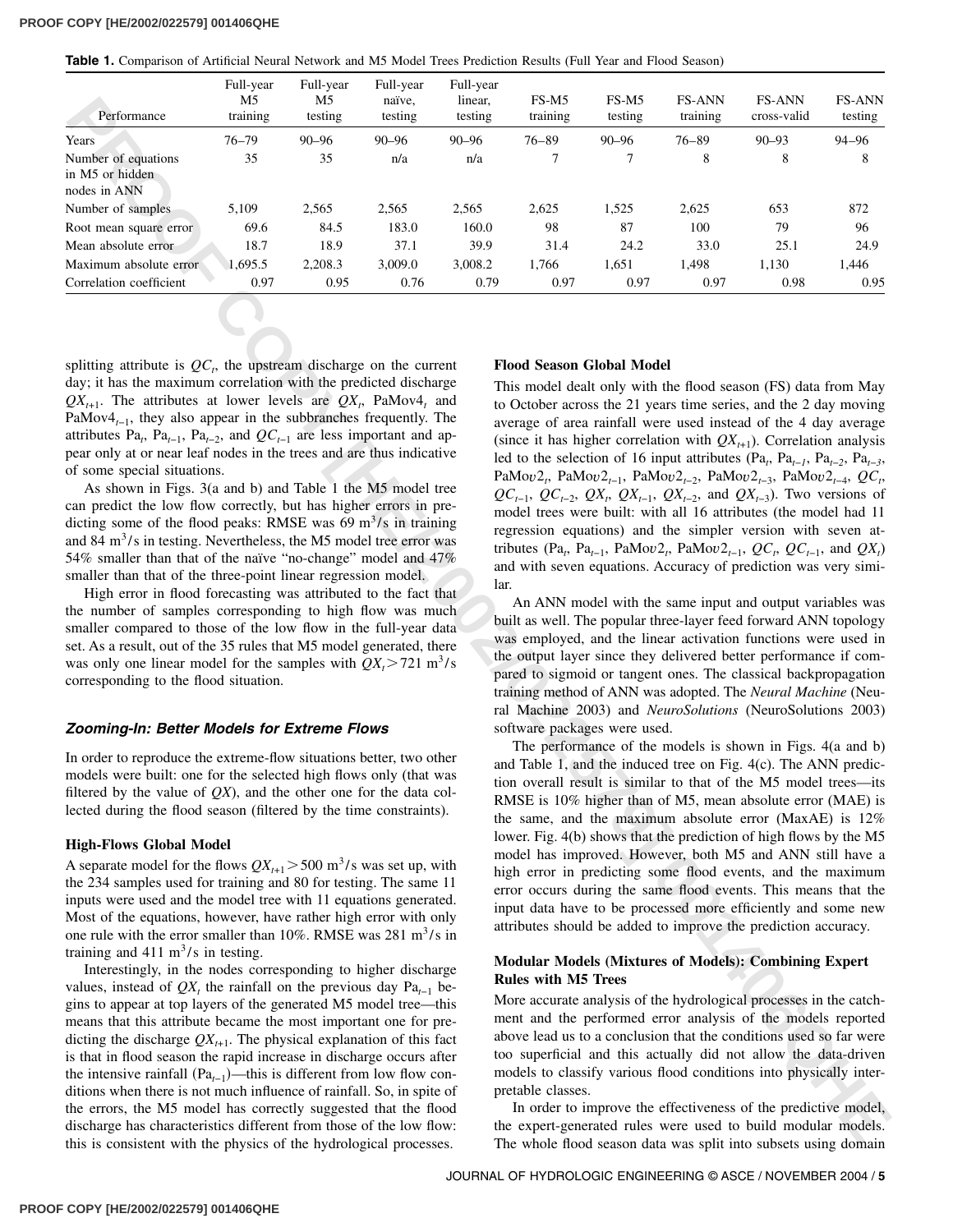

**Fig. 4.** (a) M5 models, flood season data (FS-M5) versus full-year data (global-M5) (testing, fragment); (b) M5 and artifical neural network models using flood season data (testing, fragment); and (c) M5 model tree (FS-M5) trained on flood season data with nine input variables

knowledge, and then a set of models using the M5 model tree or ANN was built. In total three modules were constructed (Fig. 5).

*Module 1 (FS-m1-M5 Model)* This model was built for the discharges  $QX_{t-1}$  the day before higher than 1,000 m<sup>3</sup>/s. Figs. 6(a and b) show that the model is very accurate; Fig. 6(c) presents the M5 model which is very concise and easy to understand. Table 2 shows that the prediction error of this model is much lower than that of the flood season global model FS-M5 calculated only for the samples with  $QX_{t-1} > 1,000$  m<sup>3</sup>/s.

It was found that many samples processed by Module 1 are still associated with low-flow predictions which are not so interesting for flood forecasting and which are already predicted well



by the global model anyway. This prompted for the further filtering of data and considering the next local model—Module 2.

*Module 2 (FS-m2-M5 Model)* Data not included in the Module 1 (i.e., data with  $QX_{t-1} \leq 1,000 \text{ m}^3/\text{s}$ ) was additionally filtered by the rule  $QX_t$  > 200 m<sup>3</sup>/s, and a M5 model was built. As shown in Figs. 7(a and b) and Table 3, there are still some erroneous



**Fig. 6.** FS-m1-M5 model performance (module 1, samples with  $QX_{t-1}$  > 1,000 m<sup>3</sup>/s) in (a) training; (b) testing; and (c) M5 model tree for FS-m1-M5 model (module 1, samples with tree for FS-m1-M5 model (module 1, samples with  $QX_{t-1}$  > 1,000 m<sup>3</sup>/s)

**6** / JOURNAL OF HYDROLOGIC ENGINEERING © ASCE / NOVEMBER 2004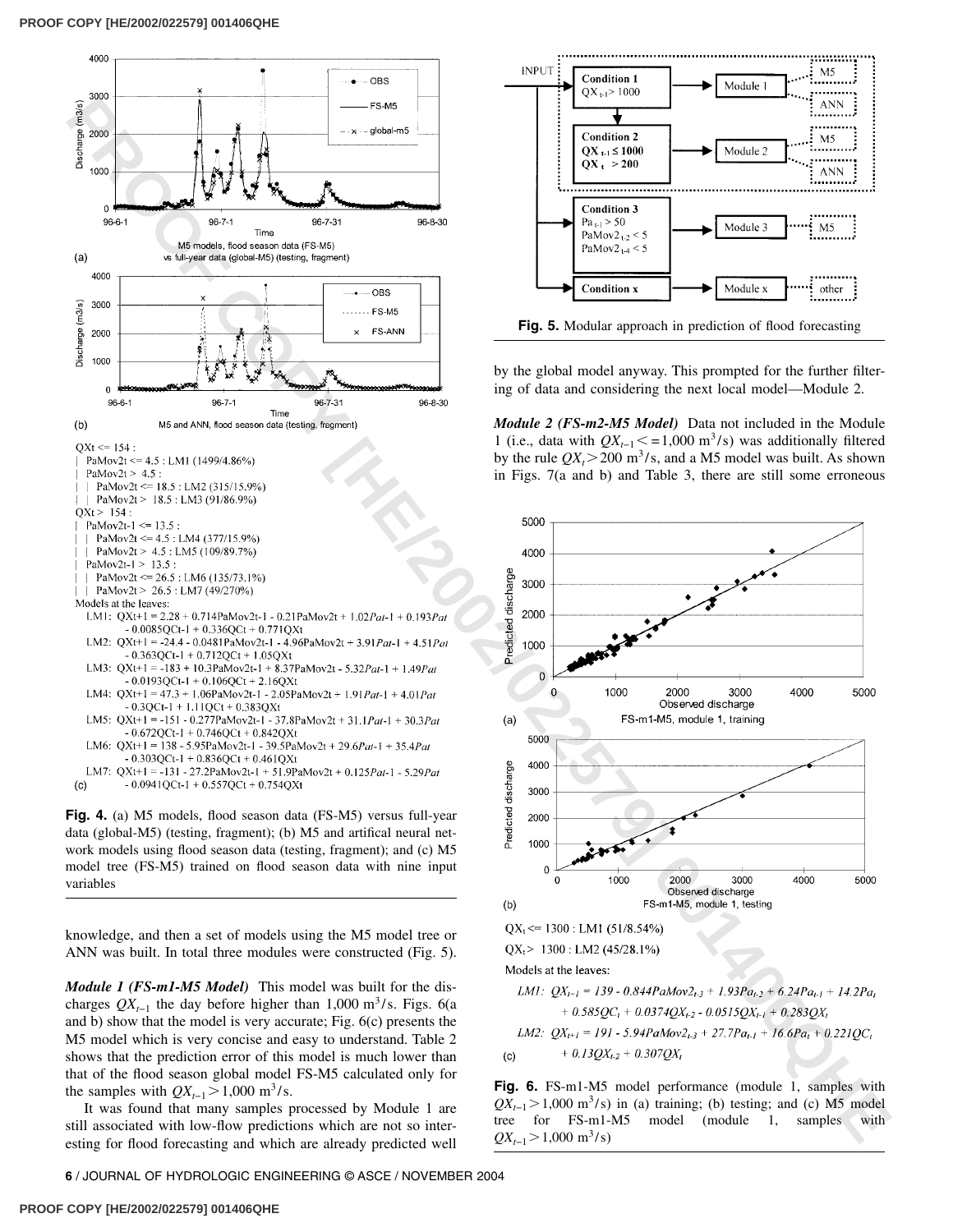



**Fig. 7.** Performance of FS-m2-M5 (module 2,  $QX_{t-1} \le 1,000$  m<sup>3</sup>/s and  $QX_t > 200$  m<sup>3</sup>/s), (a) training; (b) testing; (c) FS-m2-M5 model (module 2,  $QX_{t-1}$ ≤ 1,000 and  $QX_t$ >200)

predictions, and its prediction performance is close to that of the global model. Fig. 7(c) presents the resulting model tree.

*Analysis of Errors for Modules 1 and 2* Figs. 8(a and b) presents the individual flood events hydrographs with the measured and calculated discharges. It can be seen that the data points of Module 1 either lie in the peak and recession part of the flood events, or lie in the rising limb of a flood with long duration. Thus the soil moisture is saturated and the prediction is not affected by flash flood at a tributary, so Module 1 gives a good prediction. However, the situation corresponding to the samples of Module 2 is more complex. If the point lies at the relatively low flow part, the prediction is still good. However the points that are close to peaks of flood events of short duration are not predicted well. This can be explained by the flood effect of the antecedent rainfall, and the heterogeneous distribution of rainfall that is not accounted for due to averaging.

From the generated M5 model trees of Module 2 [Fig. 7(c)], it can be seen that the intensive floods have been classified reasonably well ( $PaMov2_t > 40.5$ ), and even the distribution of the rainfall duration is modeled correctly. The data filtered into Module 2 does not exhaust the possibilities of building more accurate local models. Consider, for example, equation *LM*8 which is responsible for modeling the short duration of heavy rainfall in the middle reach or downstream part  $(QX_t \leq 870, QC_{t-2} \leq 8)$ . The boundary of 870 for  $QX_t$  that corresponds to the antecedent rainfall (soil moisture) is somehow misleading: the value 870 is too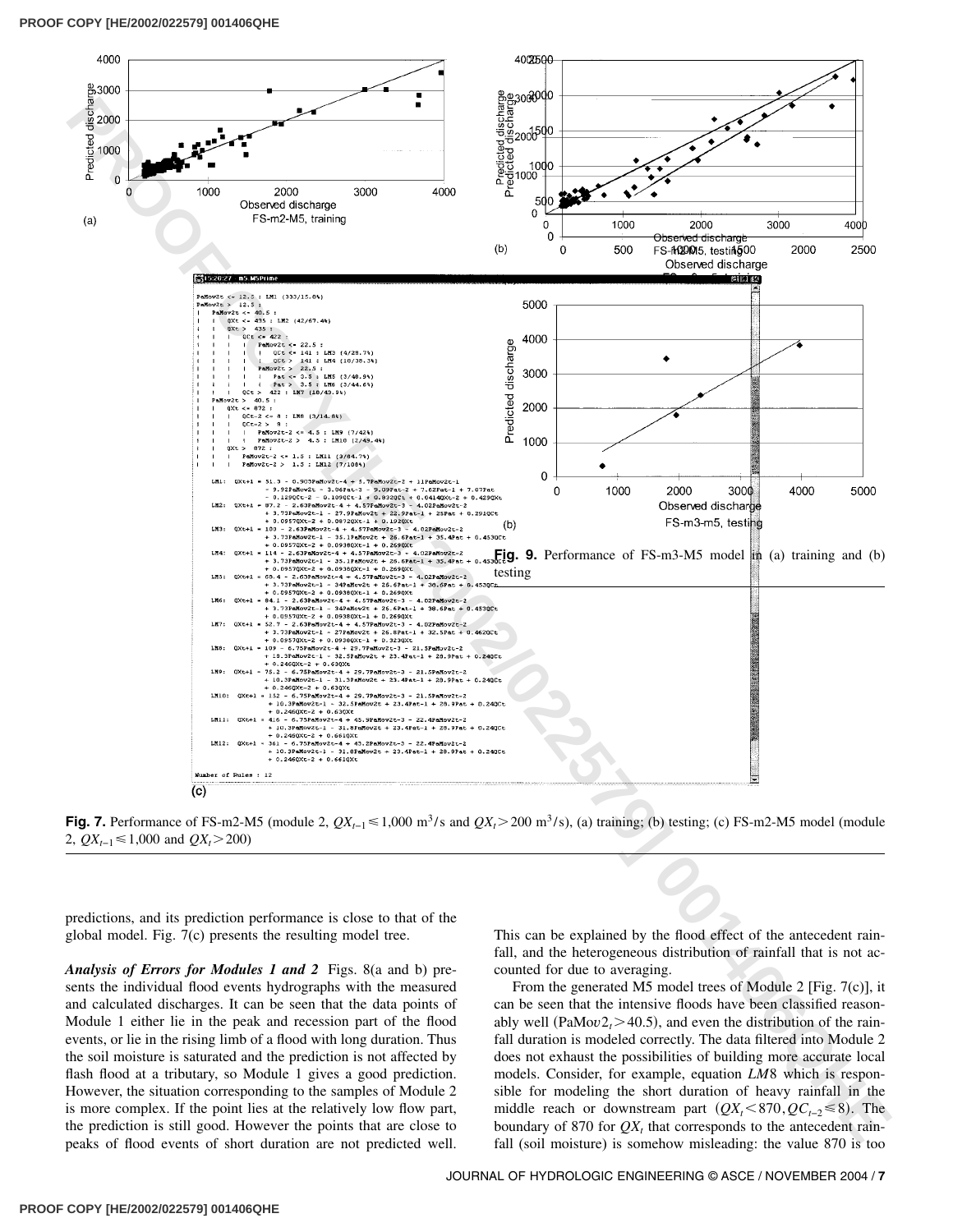

**Fig. 8.** Perfomance of M5 modular model (a) in training (fragment shown is 1982 flood) and (b) for testing (fragment shown is 1996 flood)

high for that. If, for example, there is small rainfall of long duration the discharge does not rise too much, but the soil becomes saturated. Based on these considerations a new class called Module 3 was constructed.

*Module 3* Possibilities for improving accuracy lie in the further analysis of the physical characteristics of the catchment. Module 3 was used to represent the flood data due to the short but intensive rainfall after a period of dry weather, which is mainly included in Module 2. This type of flood is filtered out by the following rule:  $Pa_{t-1} > 50$  AND  $PaMov2_{t-2} < 5$  AND PaMov $3_{t-4}$  < 5. There are only 23 samples in the 21 years time series daily data; 18 in training and 5 samples in testing, respectively. The M5 method generates the following single-equation model:

$$
LM1:QX_{t+1} = -43.2 + 75.6 \text{Pa} \text{Mov2}_{t-4} + 16.4 \text{Pa}_{t} + 1.06 QC_{t}
$$

$$
+ 1.52 QX_{t}
$$

As shown in Table 4 and Figs. 9(a and b), this formula works quite well both in training and testing. Even in extrapolation, for the sample in the testing data set whose discharge of  $3,970 \text{ m}^3/\text{s}$ is higher than the maximum value of training data, is still predicted correctly. An exception is the June 30 1996 flood sample with  $QX_{t+1}=1,800 \text{ m}^3/\text{s}$ , which is the only case with the short duration of extreme rainfall  $(Pa_{t-1}=108, Pa_t=0)$  in the whole catchment; by adding an additional condition, such as  $Pa<sub>t</sub> > 5$ , this sample can be easily filtered out.

#### **Hybrid Model: Combining Artificial Neural Network and M5 Model Tree**

An insignificant number of samples for Module 2 and the need to validate the results of linear regression models prompted the use of an alternative model—ANN. So, in addition to the M5 model built for Module 2 (FS-m2-M5), an ANN model (FS-m2-ANN) was also built. Such an approach of using different model types for different modules makes it possible to characterize the overall model as a hybrid model. The three models for Module 2 compared in Table 5 are: (1) FS-ANN model trained using the whole flood season data only, but for which the error is calculated only for the samples complying to the constraints of Module 2; (2) ANN trained on the samples of Module 2 (FS-m2-ANN); (3) M5 model tree trained on the samples of module 2 (FS-m2-M5).

From Table 5, it is clear that in comparison with the global ANN model, the hybrid model approach improves the prediction accuracy. The FS-m2-ANN model is slightly better than the modular model FS-m2-M5, and is far better than the ANN flood season model FS-ANN. Another merit of the hybrid approach is that smaller ANN models are easier to train. It is also possible to combine (e.g., by averaging) the predictions of models of various types making predictions for the same subdomain of input space, thus creating a committee machine.

In practice, the presented models constituting the mixture are trained and when the new input data arrives, it is first filtered to an appropriate model and then prediction is made.

## **Other Experiments: Changes in Discharge and Rainfall, Distributed Rainfall**

Some of the previous studies indicated that using the changes in discharge and rainfall (or their derivatives) along with their values as inputs may increase the performance of ANN. Several ANN and M5 models were built for Module 2, and the main conclusion is that the performance of M5 models was getting worse, with the mixed results for ANN (RMSE decreased, but the MAE and MaxAE increased).

Another way to improve the modeling performance would be to use the distributed rainfall as input. Several experiments were conducted, but the lack of detailed data did not allow for drawing reliable conclusions.

#### **Conclusions and Recommendations**

- 1. Data-driven (machine learning) models are capable of performing rainfall-runoff forecasting, even for a rather complex catchment system. The performance of M5 model trees is comparable to that of the widely used MLP ANNs.
- 2. The advantageous features of M5 model trees if compared to ANN are:
	- the generated tree-like structure of linear models is reproducible and easy to understand for decision makers. It makes it possible for a hydrologist to have a good overview of the relationships between the hydrological characteristics;
	- the M5 algorithm allows one to easily generate a family of interpretable models with different number of component models/leaves and hence different robustness and accuracy;
	- training of M5 model trees is much faster than ANN and always converges; and
	- the knowledge encapsulated in a model tree may also help in parameters selection and assessing their relationships for other models, such as a conceptual hydrological model or an ANN.
- 3. The general prediction performance of the M5 model trees and ANN are good; the inaccuracies for the peak of some special flood events are mainly due to data-related problems, which include:
	- the unavailability of discharge data in a tributary Zhuguan

**8** / JOURNAL OF HYDROLOGIC ENGINEERING © ASCE / NOVEMBER 2004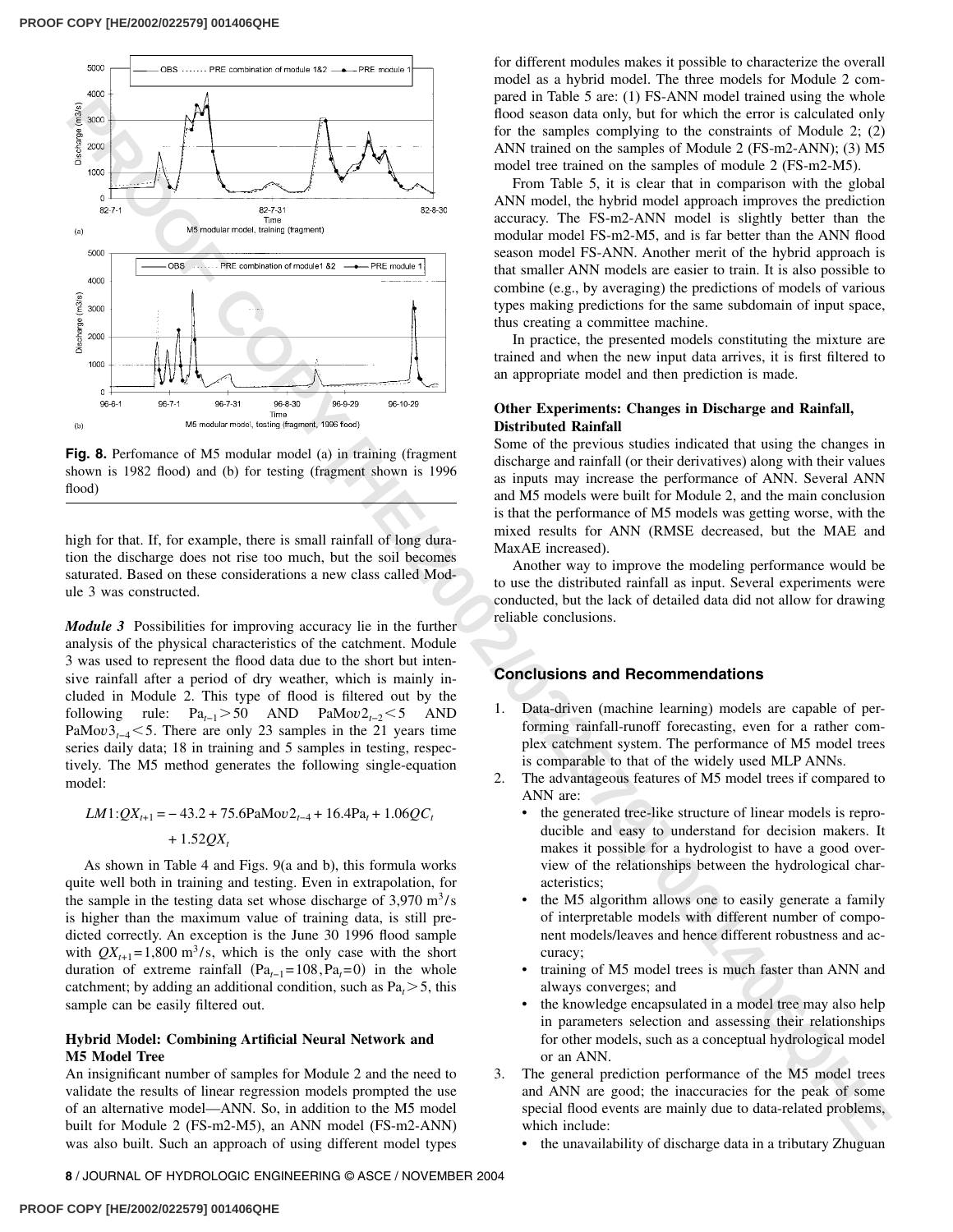## **Table 2.** M5 Model Performance for Module 1 ( $QX_{t-1} > 1,000$  Using Flood Season Data)

|                         |          | FS-m1-M5 model | FS-M5 model, extracted samples |           |  |
|-------------------------|----------|----------------|--------------------------------|-----------|--|
|                         | Training | Testing        | Training                       | Testing   |  |
| Years                   | 76–89    | $90 - 96$      | 76–89                          | $90 - 96$ |  |
| Number of samples       | 96       | 32             | 96                             | 32        |  |
| Mean absolute error     | 83.0     | 126.8          | 97.3                           | 114.1     |  |
| Maximum absolute error  | 548.0    | 509.1          | 1,173.5                        | 1,183.6   |  |
| Root mean squared error | 127.0    | 176.1          | 176.6                          | 222.2     |  |
| Correlation coefficient | 0.99     | 0.98           | 0.96                           | 0.95      |  |

#### **Table 3.** M5 Model Performance for Module 2 (Flood Season Data with  $QX_{t-1}$  < 1,000 and  $QX_t$  > 200)

|                         | Training                                                                                                                                   | Testing        |                | Training                  | Testing                         |            |  |
|-------------------------|--------------------------------------------------------------------------------------------------------------------------------------------|----------------|----------------|---------------------------|---------------------------------|------------|--|
| Years                   | $76 - 89$                                                                                                                                  |                | $90 - 96$      | $76 - 89$                 |                                 | $90 - 96$  |  |
| Number of samples       | 96                                                                                                                                         |                | 32             | 96                        |                                 | 32         |  |
| Mean absolute error     | 83.0                                                                                                                                       |                | 126.8          | 97.3                      |                                 | 114.1      |  |
| Maximum absolute error  | 548.0                                                                                                                                      |                | 509.1          | 1,173.5                   |                                 | 1,183.6    |  |
| Root mean squared error | 127.0                                                                                                                                      |                | 176.1          | 176.6                     |                                 | 222.2      |  |
| Correlation coefficient | 0.99                                                                                                                                       |                | 0.98           | 0.96                      | 0.95                            |            |  |
|                         | <b>Table 3.</b> M5 Model Performance for Module 2 (Flood Season Data with $QX_{t-1}$ < 1,000 and $QX_t$ > 200)                             |                |                |                           |                                 |            |  |
|                         |                                                                                                                                            | FS-m2-M5 model |                |                           | FS-M5 model, extracted samples  |            |  |
|                         | Training                                                                                                                                   | Testing        |                | Training                  | Testing                         |            |  |
| Years                   | $76 - 89$                                                                                                                                  |                | $90 - 96$      | $76 - 89$                 |                                 | $90 - 96$  |  |
| Number of samples       | 433                                                                                                                                        |                | 167            | 433                       |                                 | 167        |  |
| Mean absolute error     | 83.9                                                                                                                                       |                | 103.0          | 81.3                      |                                 | 109.3      |  |
| Maximum absolute error  | 1,345                                                                                                                                      |                | 2,016          | 1,125                     |                                 | 1,616      |  |
| Root mean squared error | 175.8                                                                                                                                      |                | 251.7          | 159.7                     | 264.6                           |            |  |
| Correlation coefficient | 0.961                                                                                                                                      |                | 0.938          | 0.968                     |                                 | 0.933      |  |
|                         | <b>Table 4.</b> M5 Model Performance for Module 3 ( $Pa_{t-1} > 50$ and $PaMov2_{t-2} < 5$ and $PaMov2_{t-4} < 5$ Using Flood Season data) |                |                |                           |                                 |            |  |
|                         |                                                                                                                                            | FS-m3-M5 model |                |                           | FS-M5 model (extracted samples) |            |  |
|                         | Training                                                                                                                                   |                | Testing        | Training                  |                                 | Testing    |  |
| Years                   | $76 - 89$                                                                                                                                  | $90 - 96$      |                | $76 - 89$                 | 90-96                           |            |  |
| Number of samples       | 17                                                                                                                                         |                | 5 <sup>5</sup> | 17                        | 5                               |            |  |
| Mean absolute error     | 123.6                                                                                                                                      |                | 188.5          | 193.6                     |                                 | 260.5      |  |
| Maximum absolute error  | 311.0                                                                                                                                      |                | 437.5          | 417.6                     |                                 | 511.0      |  |
| Root mean squared error | 145.8                                                                                                                                      |                | 241.5          | 222.7                     |                                 | 316.4      |  |
| Correlation coefficient |                                                                                                                                            | 0.950<br>0.995 |                | 0.888                     |                                 | 0.985      |  |
|                         | <b>Table 5.</b> M5 Model Trees and Artificial Neural Network (ANN) for Module 2                                                            |                |                |                           |                                 |            |  |
|                         | Training 1976-1989                                                                                                                         |                |                |                           | Testing 1995-1996               |            |  |
| Performance             | FS-ANN, extracted samples                                                                                                                  | FS-m2-ANN      | $FS-m2-M5$     | FS-ANN, extracted samples | FS-m2-ANN                       | $FS-m2-M5$ |  |
| Mean absolute error     | 125.2                                                                                                                                      | 91.7           | 97.3           | 121.8                     | 24.5                            | 20.8       |  |
|                         | 1,519                                                                                                                                      | 1,135          | 1,173          | 1,519                     | 1,258                           | 1,460      |  |
| Maximum absolute error  |                                                                                                                                            |                |                |                           |                                 |            |  |
| Root mean squared error | 229.7                                                                                                                                      | 154.7          | 176.6          | 266.6                     | 253.6                           | 254.8      |  |
| Correlation coefficient | 0.929                                                                                                                                      | 0.968          | 0.96           | 0.893                     | 0.925                           | 0.91       |  |

#### **Table 4.** M5 Model Performance for Module 3 (Pa<sub>*t*−1</sub>>50 and PaMov2<sub>*t−2</sub>* < 5 and PaMov2<sub>*t−4*</sub> < 5 Using Flood Season data)</sub>

|                         |           | FS-m3-M5 model | FS-M5 model (extracted samples) |           |  |
|-------------------------|-----------|----------------|---------------------------------|-----------|--|
|                         | Training  | Testing        | Training                        | Testing   |  |
| Years                   | $76 - 89$ | $90 - 96$      | $76 - 89$                       | $90 - 96$ |  |
| Number of samples       |           |                |                                 |           |  |
| Mean absolute error     | 123.6     | 188.5          | 193.6                           | 260.5     |  |
| Maximum absolute error  | 311.0     | 437.5          | 417.6                           | 511.0     |  |
| Root mean squared error | 145.8     | 241.5          | 222.7                           | 316.4     |  |
| Correlation coefficient | 0.950     | 0.995          | 0.888                           | 0.985     |  |

## **Table 5.** M5 Model Trees and Artificial Neural Network (ANN) for Module 2

|                         |                           | Training 1976–1989 |            | Testing 1995–1996         |           |            |
|-------------------------|---------------------------|--------------------|------------|---------------------------|-----------|------------|
| Performance             | FS-ANN, extracted samples | FS-m2-ANN          | $FS-m2-M5$ | FS-ANN, extracted samples | FS-m2-ANN | $FS-m2-M5$ |
| Mean absolute error     | 125.2                     | 91.7               | 97.3       | 121.8                     | 24.5      | 20.8       |
| Maximum absolute error  | 1.519                     | 1.135              | 1.173      | 1,519                     | 1.258     | l,460      |
| Root mean squared error | 229.7                     | 154.7              | 176.6      | 266.6                     | 253.6     | 254.8      |
| Correlation coefficient | 0.929                     | 0.968              | 0.96       | 0.893                     | 0.925     | 0.91       |

- 24 h daily averaged data are too coarse to capture the rapid changes of rainfalls and discharges; and
- the heterogeneity of rainfall distribution in rather large catchments and the improper accounting for the subcatchment rainfall.
- 4. The inputs for M5 model trees are mainly selected according to the correlation analysis, which works very well. The prediction can be improved by using hydrological knowledge to refine the selection of inputs further and by a modular model approach that uses the rules offered by a hydrology expert. Such an approach would make it possible to filter out the flood samples with special hydrological characteristics, and

- 5. Using a hybrid model approach combining the M5 model trees and ANN allowed for further accuracy improvements. First the M5 model trees were used to classify the data into different classes and make predictions for most of them, and then ANN was used to forecast using the classified data set as input, to find the nonlinear relation in the data.
	- The following recommendations could be given:
- 1. In the situations when data-driven models are used to predict flash floods the data of higher frequency is needed.
- 2. Since the relation between the flood peak discharge and the